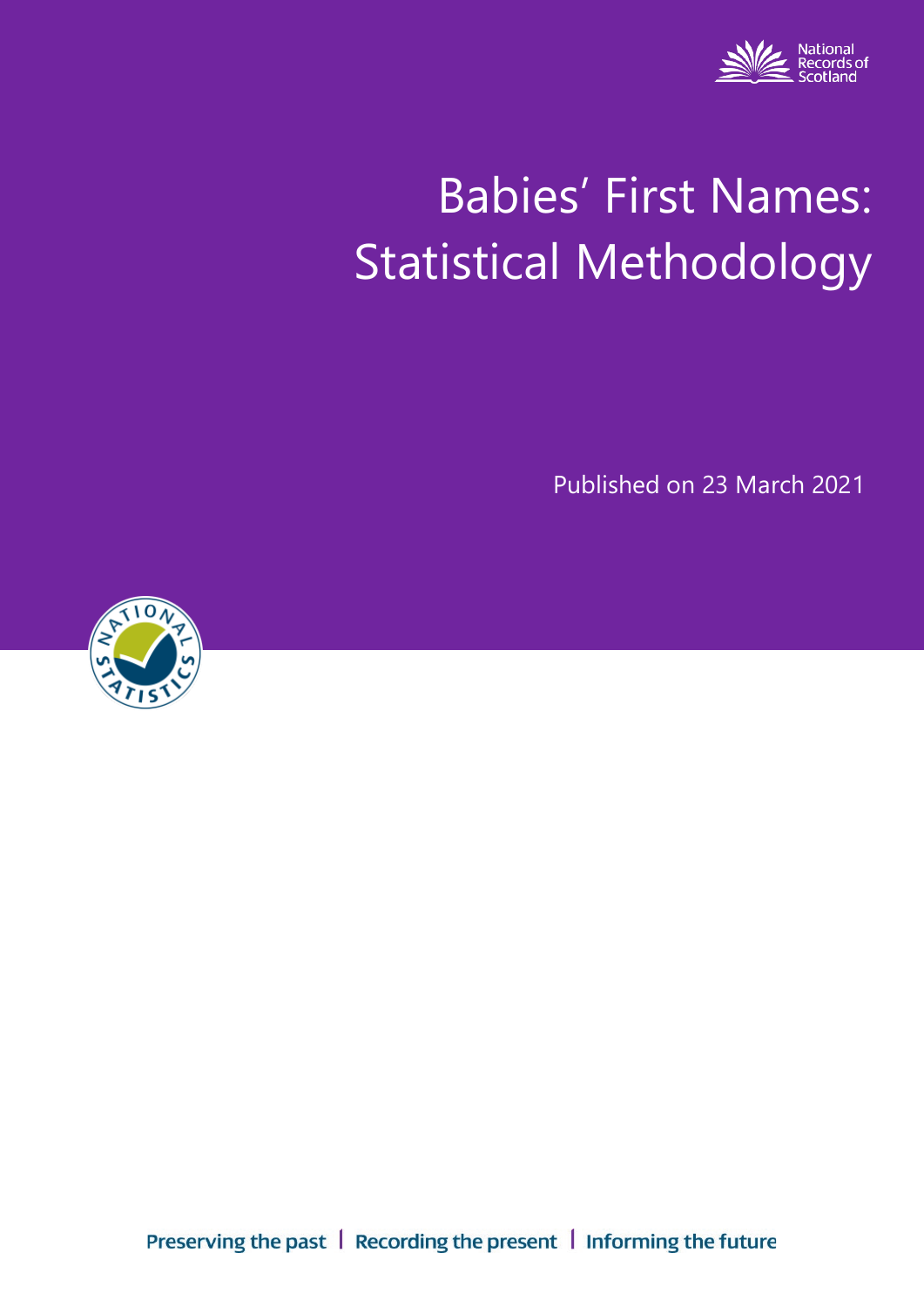## **Methodology: Babies First Names**

### **What counts as a first name for this publication?**

- The statistics were based on the first name that was identified as having been recorded in the 'child's forename(s)' part of the entry of the registration of the birth. NRS identifies the names automatically, by using a computer program function which extracts (from the text in the 'child's forename(s)' field) sequences of characters which are 'delimited' by spaces (or by the start and end of the field).
- By law, all births have to be registered, and the details are sent by local registrars to the National Records of Scotland (NRS). These data allow the production of tables showing the most popular first forenames for every baby born in Scotland.
- This publication is based on births which were registered up to and including Thursday 4 March 2021 (unless their details had not been entered into the computer system by that date, which could have happened in a few cases - for example, if the registrar did not have access to the computer system, and the details were not keyed in until after this 'cut-off' date).
- These figures do not include any names that were given to babies who were stillborn.
- Our processing system will count a sequence of characters which contains a hyphen (for example 'Alice-Marie' or 'John-Paul') as a single name. However, it will count only the first word of any name that consists of two words, with a space between them. For example, the name "Da Silva" would be listed as just "Da" and St Clair would be counted as just "St". Similarly, for the purposes of these statistics, NRS would count 'J' as the first forename of a child whose forenames were recorded as 'J Arthur', and NRS would count 'JK' as the first forename if those two letters (with no intervening space) were all that was recorded in the 'child's forename(s)' field. It follows that the full lists of all the first forenames may include some entries which are not actually babies' names, and that there could be some tiny percentage errors in the analysis of the numbers of forenames given to babies. It is simply not feasible for NRS to scrutinise carefully all the babies' names that are given in a year, in order to identify those names (like 'Da Silva') that consist of two (or more) separate words, with the aim of counting them correctly for the purpose of these statistics.
- Variants based on the same name were counted separately for example, in these statistics, 'Ben' and 'Benjamin' are different names, likewise 'Agnes' and 'Senga', and 'Tony' and 'Anthony'. Different spellings (for example Stephen, Steven; Holly, Hollie; Callum, Calum) were counted separately.
- Accents were ignored, so (for example) 'Chloe', 'Chloé', 'Chloë', 'Chloè' and 'Chlöe' are all counted as the same name: 'Chloe'.
- In all the records that were in the NRS birth statistics database before the current statistical computer system was introduced during 2016, names were held in uppercase format (e.g. 'Mary-Frances' would be held as 'MARY-FRANCES', and both 'McKenzie' and 'Mckenzie' would be held as 'MCKENZIE'). In all the records that were added thereafter, names are held in the database in the same format as they were typed into the computer by the registrar. Therefore, to ensure that the pre- and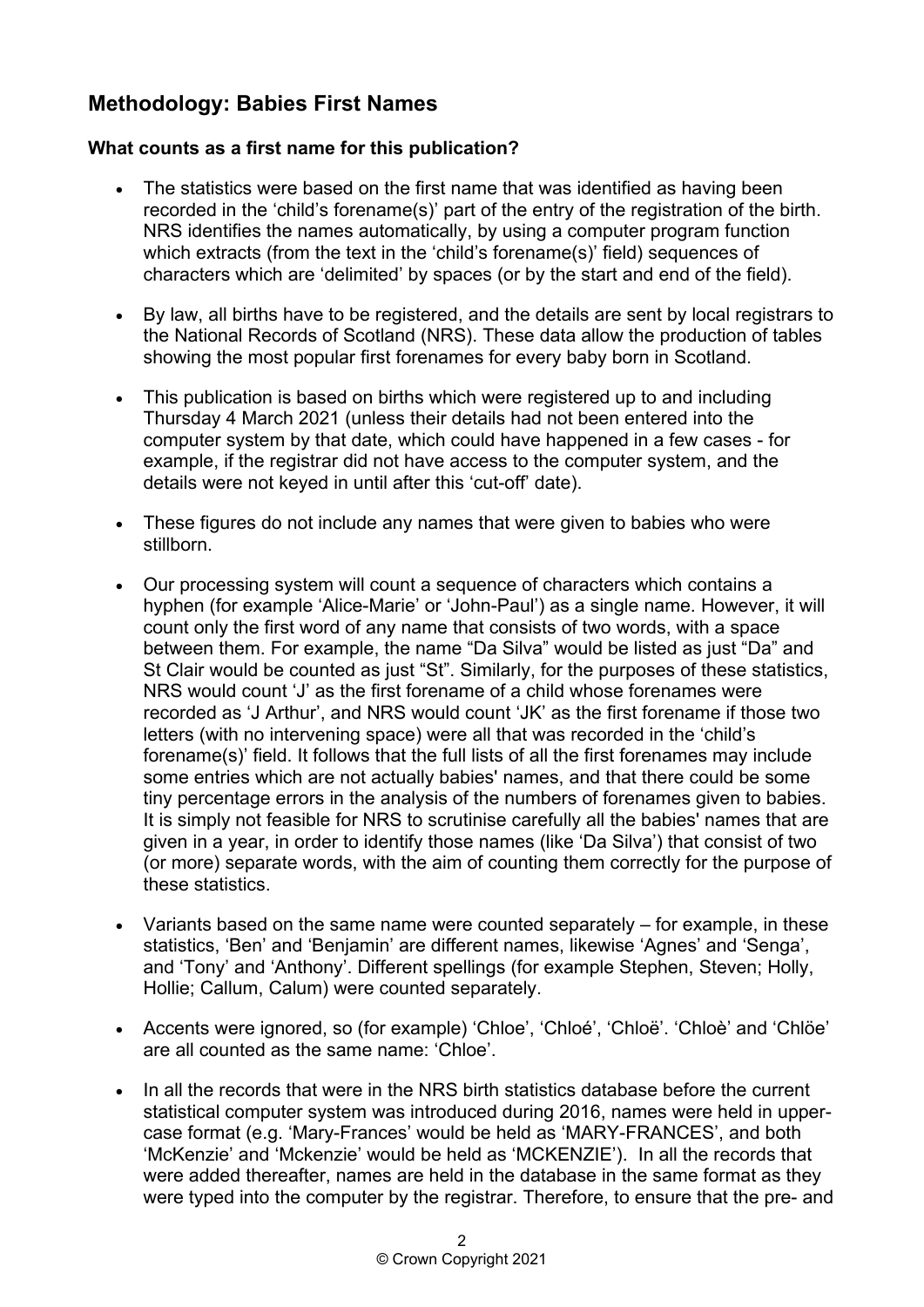post-2016 data are formatted in the same way, NRS's computer programs that extract information from the database to produce statistics of baby names use a computer function to ensure that the programs process all the names in upper case format. Then, when NRS produces the tables and lists of names, it uses another computer function to convert the names that will appear in the tables and lists into so-called 'proper case' format (so that they will be more 'readable'). The method used by the latter function produces the correct result in almost all cases (for example it will convert 'MARY-FRANCES' to 'Mary-Frances'). However, in a very small percentage of cases, it cannot return a name to its exact original format. For example, all names that the programs have processed as 'MCKENZIE' will be converted to 'Mckenzie': the function will not convert some of them to 'Mckenzie' and others to 'McKenzie'. As a result, a few names in the full lists will have a lowercase letter where there should be an upper-case letter (as another example, a first forename of 'JK' would appear in those lists as 'Jk'). Please note that this issue affects only a tiny proportion of the names which appear in lists that have been produced from the statistical copy of the data, and that the administrative computer system's record of every birth registration (from which any further copies of birth certificates will be produced) has the names exactly as they were recorded by the registrar (for example, with upper-case letters only where the original entry has upper-case letters).

#### **Information held about first names**

- The amount of information about forenames that is held in the NRS birth statistics database depends upon in which of three periods the birth was registered. For births that were registered from 1974 to 1995, the 'child's forename(s)' field in the original version of that database could hold only 15 characters (including spaces between different forenames).
- Therefore, if a child was given several forenames, or some long forenames, the 'child's forename(s)' field might not have room for all of them: when that happened, the statistical database's list of that child's forenames was 'truncated' after the 15th character. In 1996, a new statistical computer system and birth statistics database were introduced, with a 'child's forename(s)' field that could hold 30 characters (including spaces) - so, for births registered from the start of 1996 to part way through 2016, a list of forenames was truncated (in the statistical database) only if there was a total of more than 30 characters (including spaces).
- The current statistical computer system and birth statistics database were introduced during 2016. Now, up to 200 characters are allowed in the 'child's forename(s)' field, so it should be able to hold all the forenames for every birth that has been registered since then. Because the previous versions of the birth statistics database could hold only a truncated list of forenames, any remaining forenames (or parts thereof) for 'pre-2016' birth registrations are unavailable for the production of statistics.

#### **Unique names**

• A first forename is counted as being 'unique' if only one birth of that sex, registered in that year, had that first forename. (Note: 'year' refers to the period up to the 'cutoff' date, in the case of the provisional figures for the latest year.) Therefore, a first forename may not be truly unique within a year. For example, a boy called Sue might have a first forename that was unique for boys in a given year - but there